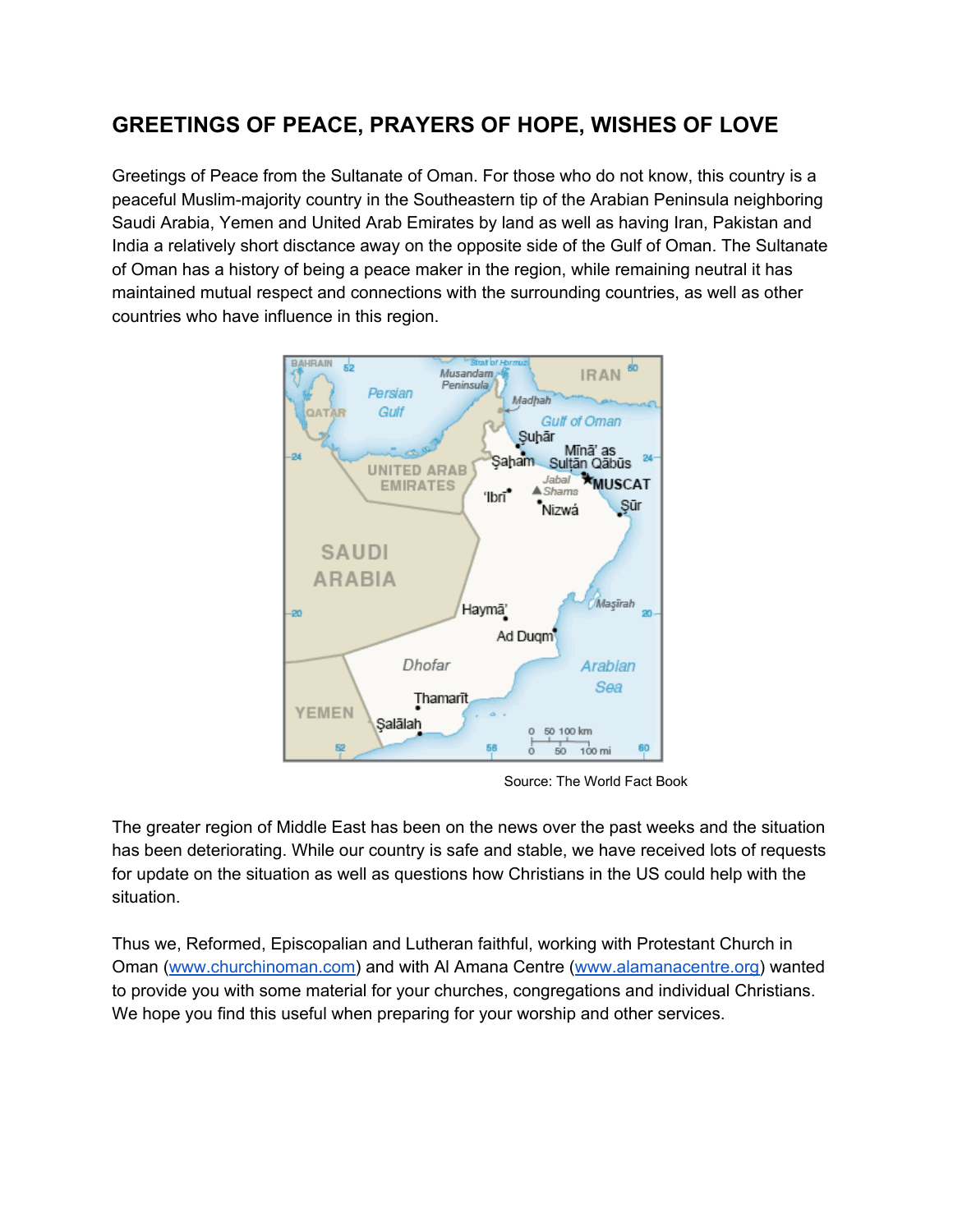### **Situation Update**

The greater Middle East has been unfortunately under serious turmoil over the last years. Wars in Syria as well as in Yemen have caused great pain, loss of life, and sorrow in thousands of families. The last weeks have shown that there is a potential danger for wider escalation of the conflict in Iraq and Iran. Demonstrations at the US Embassy in Baghdad, U.S. and Iranian missile attacks in Iraq, and vocal threats in social media from different countries including the United States have dominated the news cycles. While it appears that both the U.S. and Iran have backed down from immediate violent conflict, the underlying issues remain and the potential for violence continues.

While the Protestant Church in Oman and Al Amana Centre are not political actors in the regions, the politics of the Middle East and Gulf regions has a deep impact on our life and work, as well as on the home countries from many of the people we serve through our ministries. Therefore we follow the ongoings in the region with more than just curiosity.



Al Amana Centre is one of the oldest buildings in Muttrah. // Rev. Joshua Bode leading opening prayer of Gulf Churches fellowship meeting in Protestant Church in Oman in January 2019. (Photos: Rev. Aaro Rytkönen)

In Oman, the ruler of the country, HM Sultan Qaboos bin Said bin Said, has ruled the country generously and wisely for almost 50 years. He has elevated the status of women in society, provided well for all of his country and has over seen the fastest development of any other country in the same time period. Recently there have been reports of his declining health. However, official reports say that he is stable and still leading the country of Oman. Sultan Qaboos is the longest reigning ruler in the region, and throughout his reign he has been a staunch advocate for peace and has lead Oman to be a leader in religious tolerance and peaceful coexistence not only between different traditions in Islam, but between people of different religions as well. Most Omanis don't remember a time with Sultan Qaboos has not been in power, and the grief when he dies will be great. However, we pray that he will be able to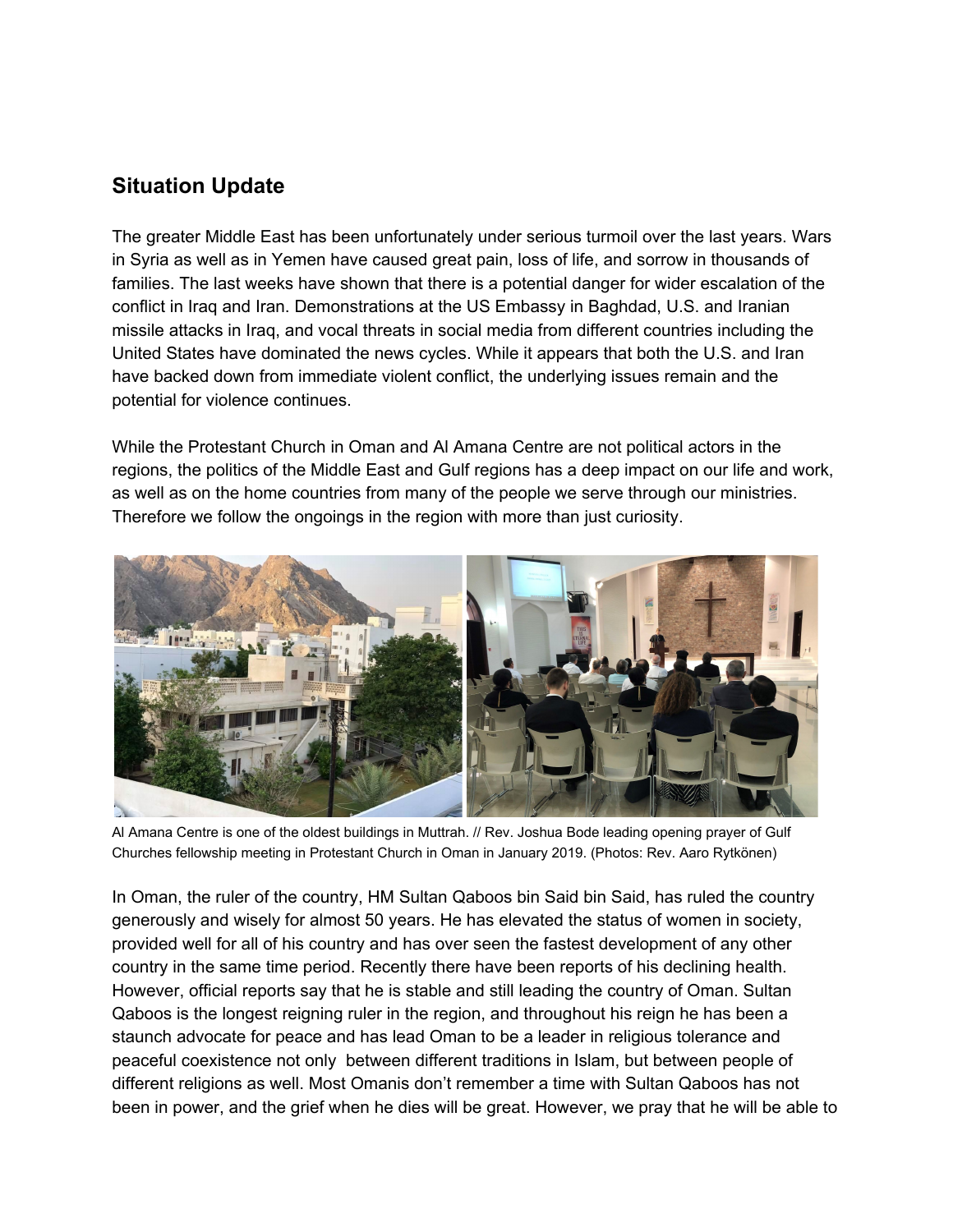rule Oman for many years to come. Oman remains one of the safest countries in the world, and we trust that when a change in leadership comes, the Omani people will remain true to thier character and handle the transition in peace and with grace.

It is in this context that we as Christians worship God together, work for peace and understanding between people of different faith traditions, raise our families, earn our livings, and enjoy our recreation. A context of uncertainty about how the super powers around us will respond to one another, a context of desiring peace between all people, and a context of being a small country in a big region.

It is in this context we want to provide you some material for praying for peace. Here and there.

### **Prayers for Peace in our time**

**Prayer of St. Francis of Assisi**

*Last year marked 800 years since St. Francis' meeting with the Muslim Sultan of Egypt.*

Lord, make us instruments of your peace. Where there is hatred, let us sow peace; where there is injury, pardon; where there is doubt, faith; where there is despair, hope; where there is darkness, light; where there is sadness, joy.

O Divine Master, grant that we may not seek so much to be consoled as to console, to be understood as to understand, to be loved as to love. For it is in giving that we receive, it is in pardoning that we are pardoned, and it is in dying that we are born to eternal life. Amen.

### **Prayers for Peace, Justice, and Reconcilation**

Reformed Church of America: <https://www.rca.org/resources/prayers-peace-and-justice>

Reformed Worship:

<https://www.reformedworship.org/article/june-2014/prayers-justice-reconciliation-and-peace>

United Church of Christ: [https://www.ucc.org/justice\\_ejcp\\_ef\\_prayers](https://www.ucc.org/justice_ejcp_ef_prayers)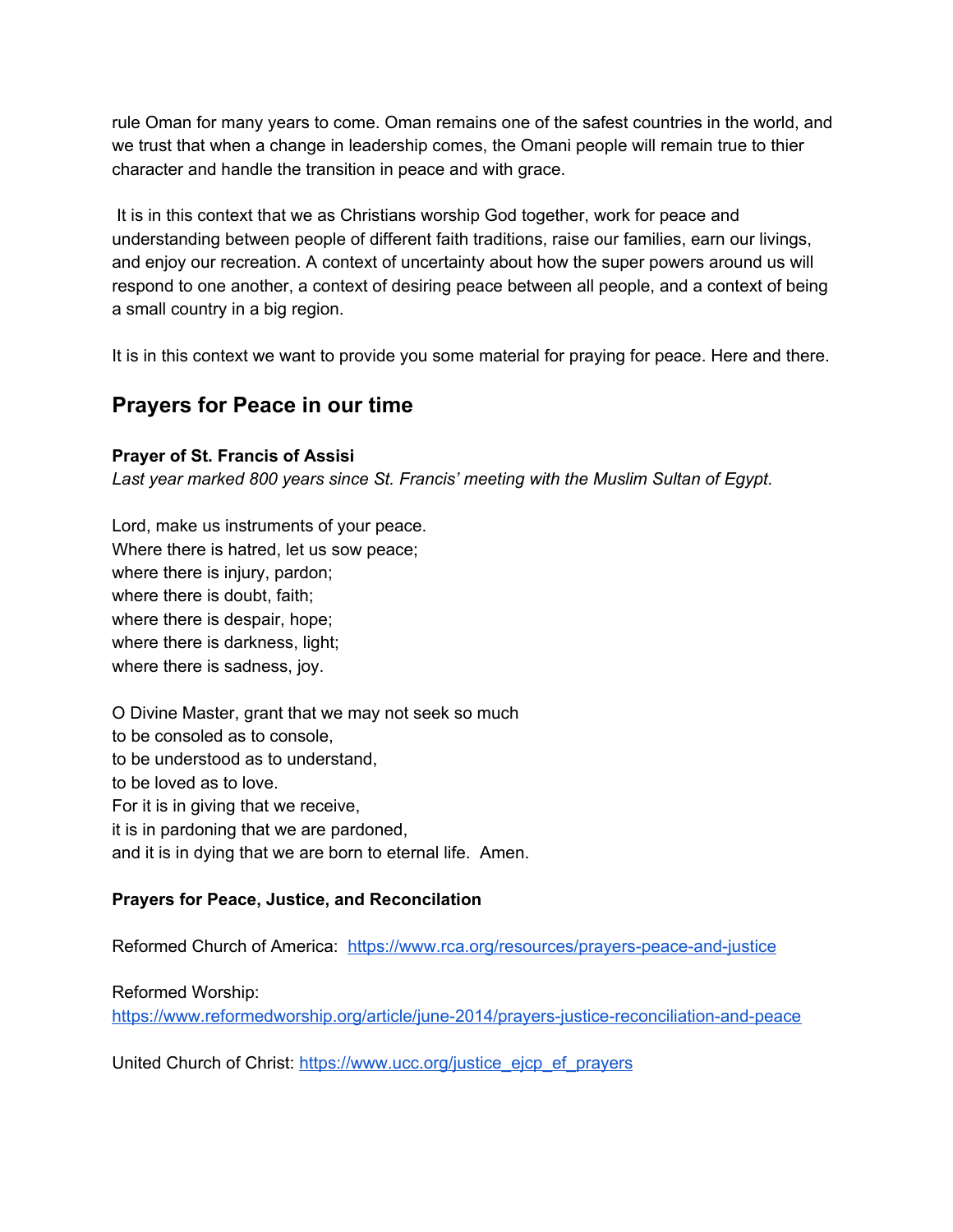#### Prayers of Catholic Popes for Peace:

<http://www.usccb.org/prayer-and-worship/prayers-and-devotions/prayers/prayers-for-peace.cfm>

Evangelical Lutheran Worship: [http://download.elca.org/ELCA%20Resource%20Repository/ELW\\_Prayers\\_Violence.pdf](http://download.elca.org/ELCA%20Resource%20Repository/ELW_Prayers_Violence.pdf)

Book of Common Prayer: <https://episcopalchurch.org/from-book-common-prayer>

#### **Psalm 72**

*With the words of Solomon from Psalm 72, pray that leadership all over the region and beyond may rule well over their countries and work for peace and reconciliation in the region*.

# **Inspiration for Sermon: Our Muslim Neighbors - a Personal Story (by Rev. Justin Meyers)**

When I was 5 years old, and I can honestly still remember this, my parents forced me into a brown tuxedo to be a ring bearer at my aunt's (father's sister) wedding. It itched and I hated the bowtie. My grandmother's sister was a Methodist minister and Aunt Lolo (Lois) was standing at the end of the isle next to that man I would come to call uncle Nassif, an immigrant from Lebanon. Uncle Nassif was the youngest uncle in our family and would watch cartoons with us kids (the cousins), play in the yard, and horse around when our older fathers and uncles had "worn out". I knew he was a Muslim, but to a 5 year old he was just the fun uncle. Their first born child they named Mohammad. When my Uncle was fasting for Ramadan we would wait for our holiday meals until after sunset. When our cousins can over we have "Christian Pizza" (with peparroni) and "Muslim Pizza" (no pork products). This was normal for our family. I grew up on a steady supply of Lebanese pita bread and baklava.

Fast forward 30 years: My wife and I land in Oman with our two children. Over the years we become close with many local people, most of whom are Muslim. A couple, in particular, have become family. Shah, a muslim man from Kashmir, is as much an uncle to our two sons as any of our brothers in the US. He is family. We share meals together. We share our hopes, our fears, our holidays, and even our family treasures with each other. (Shah's mom who has never met my wife, has given her a family heirloom scarf as she would a daughter because of our relationship with her son.) My friend of 7 years, Mohammad and I are set to have our 1000's cup of coffee together. I was one of only two non-Omanis at his wedding feast.

To me Muslims are people who return wallets left in taxis, who constantly offer us coffee and dates, who we work with us for peace and reconciliation, who speak to our groups free of charge and answer the same questions over and over again, who pull our cars out of the sand dune, who grin from ear to ear when I speak Arabic to them.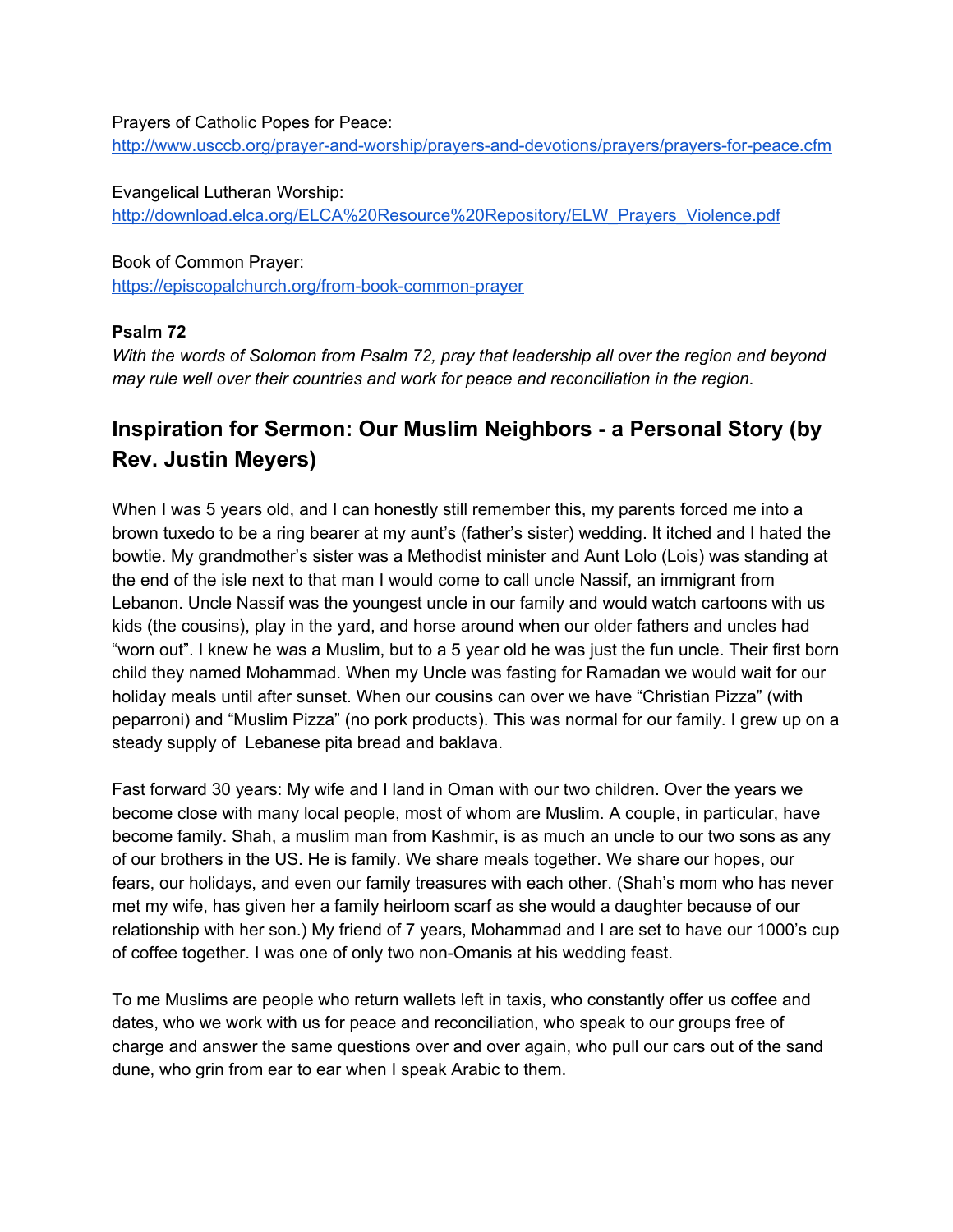Some people might try to say in light of recent hostilities that Muslims hate Christians and that Muslims hate American. For me, however, the Muslims I know certainly don't hate me as an American or a Christian.

While I know that there are people who claim to be Muslim who do horrible violent things, the Muslims I know and love would never dream of hurting anyone. People may hate others, but it is impossible, and even sinful, to say that a whole people group or religion hates an other religion or group. There are Muslims who may hate Americans and Christians, but there are also Christians who hate Muslims and (insert Muslim majority country of choice). But in all my experience and study, I have not encountered a thoughtful expression of either religion that teach hate. Instead I find the opposite:

"You have heard that it was said, 'You shall love your neighbor and hate your enemy.' But I say *to you, Love your enemies and pray for those who persecute you,so that you may be children of your Father in heaven"* Matthew 5:44

*"O humankind! We created you from a single pair of a male and a female, and made you into nations and tribes, that you may know each other, not that you may despise each other."* Qur'an 49:13

The reality is, while there will likely always be people who claim religious affiliation when they perpetuate violence, most people of faith are seeking peace with their neighbor. Most Muslims and Christians I know hold misconceptions of each other that fuels our mistrust and fear, but I hope you hear me when I say this:

*"I have never met someone I recognize as a fellow follower of Christ, or an adherent to Islamic teachings, that hates the "other". Instead, I have expereinced nothing but love, acceptance and fellowship from my Muslim family and neighbors and I pray they can say the same of me, a Christian."* - Rev. Justin Meyers

## **Religious Diversity in the Middle East**

No country in the Middle East is all one religion. And no one religion in a country is from the same tradition. There is a great diversity of religious belief and practice in every country. Because some of these countries are so populous, even when a small percentage of the population adheres to a faith tradition the numbers can be in the millions for even the minority traditions. No one religion can represent an entire country. In certain cases (Syria and Iraq under Saddam Hussein for example) the people from the minority Islamic tradition and the Christian minority are/were in political power over a people from a majority Islamic tradition. (Note: Islam is the religion. Muslims are the people or followers of an Islamic tradition.) All figures (unless noted) are taken from 2018 International Freedom of Religion reports from the US State Department.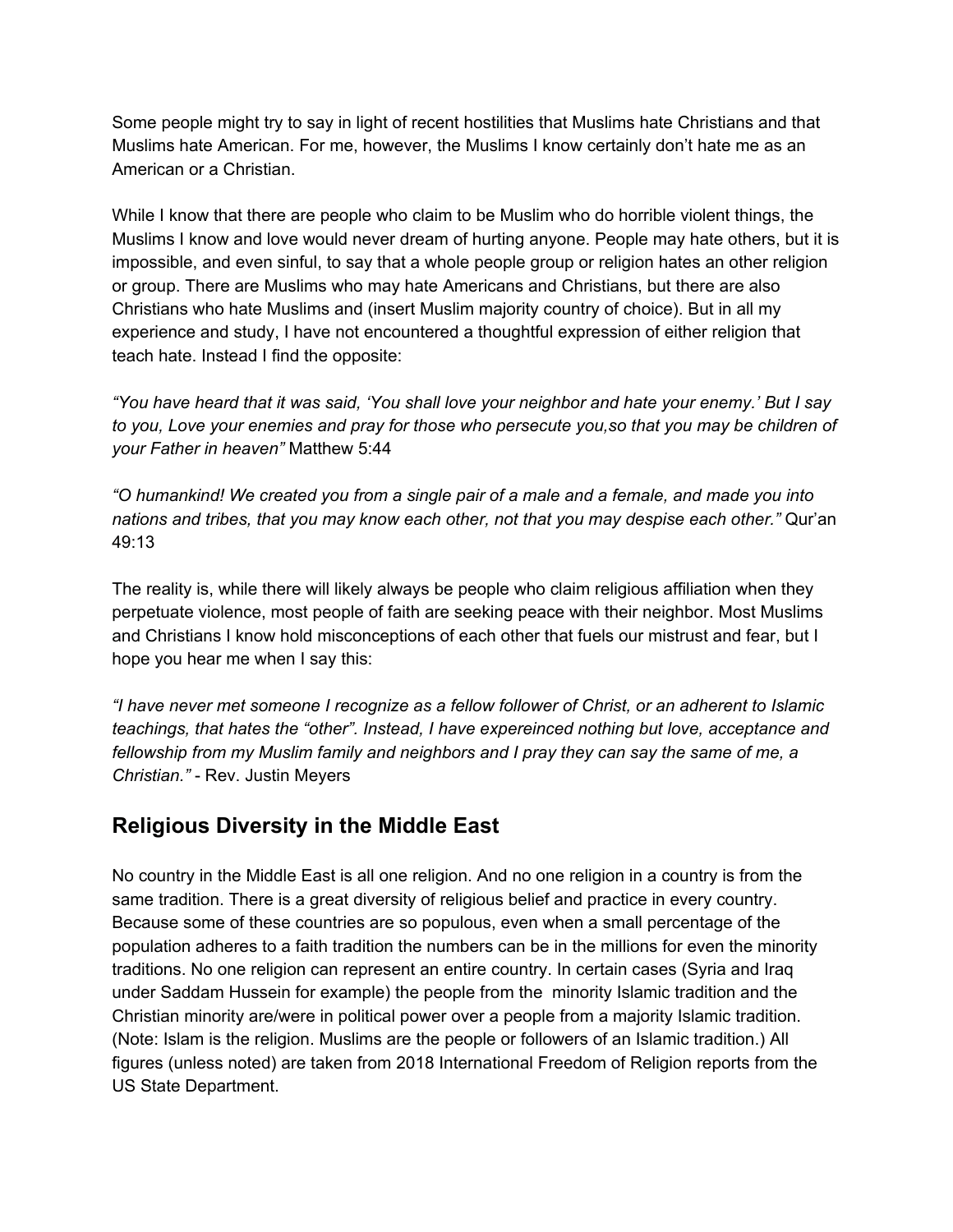|                                                                                                                                           | <b>Muslims</b>                                                               | Christians                                                                                                                                                                                                              | <b>Others</b>                                                    |
|-------------------------------------------------------------------------------------------------------------------------------------------|------------------------------------------------------------------------------|-------------------------------------------------------------------------------------------------------------------------------------------------------------------------------------------------------------------------|------------------------------------------------------------------|
| Iran (83 Million)                                                                                                                         | 82.5 Million Muslims<br>74 Million Shia<br>8.5 Million Sunni                 | 500 000 - 1 000 000<br>Christians (500 000<br>recognized, some<br>estimates up to 1<br>million                                                                                                                          | 300 000 Bahai<br>9000 - 20 000 Jews                              |
| Iraq (40.2 Million)                                                                                                                       | 38.9 Million Muslims<br>23.4 Million Shia<br>15.5 Million Sunni              | 250 000 Christians<br>(note in 2002 around<br>1 000 000. Many fled<br>due to Gulf War and<br>ISIS)<br>167 000 Catholic<br>50 000 Assyrian<br>Church<br>Rest combination of<br>Orthodox and<br>Evangelical<br>Christians | 500 000 Yezidis<br>80 known Jewish<br>families                   |
| Oman (4.6 Million)<br><b>Population estimates</b><br>are not from US<br>report but Al Amana<br>Centre estimates and<br>thus not offiicial | 3.6 Million Muslims<br>2 Million Ibadhi<br>1.4 Million Sunni<br>180 000 Shia | 500 000 Christians<br>Mostly Catholic and<br>Orthodox (both<br>Oriental and Eastern)<br>100 000 - 200 000<br>Protestant/<br>Evangelical                                                                                 | 500 000 Hindu<br>Some Sihk and<br><b>Buddhists as well</b>       |
| USA (327 Million)<br>From Pew Forum                                                                                                       | 3.2 Million Muslims                                                          | 230 Million Christians                                                                                                                                                                                                  | 6.2 Million Jewish<br>2.2. Million Hindu<br>2.2 Million Buddhist |

## **What can you do as a Christian in North America?**

**Pray:** This is something in common for both Christians and Muslims. We are turning to God and praying. As Christians we show God gratitude, we ask for God's forgiveness, we might ask God a favor and most of all - we offer our praise. When you feel there is nothing else you can do, you can always pray. Prayer can also show you way forward. We ask you to pray for the Greater Middle East, we ask you to pray for the people and leadership in the countries here. We ask you to pray for the leadership of the countries who are involved in the situation here in the Greater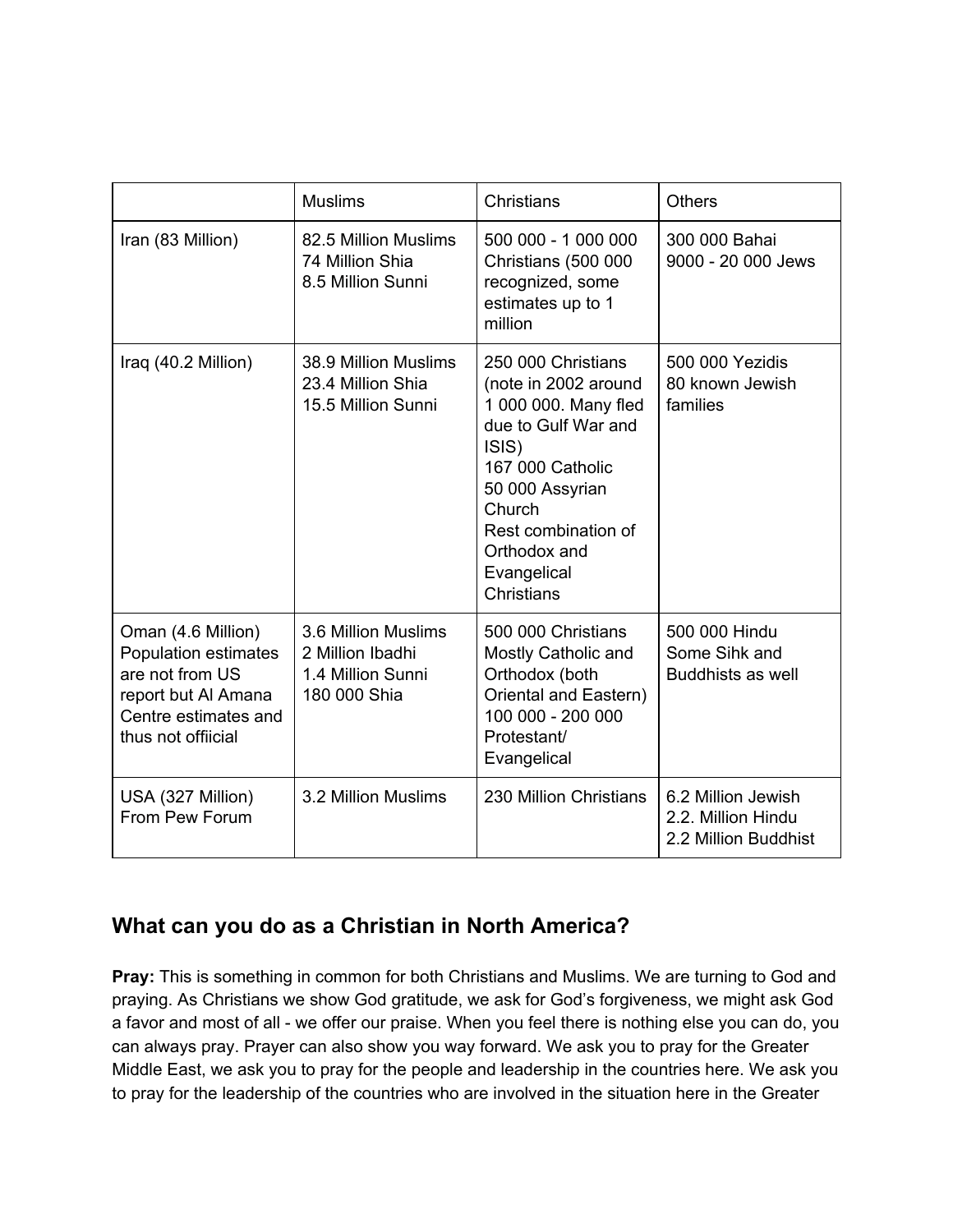Middle East. And we ask you to pray for Americans and other foreign citizens who are living, working or visiting here. We also ask you to pray for the local people whose homes, lives, and families are being threatened by potential and current violence in the region.

**Stay in touch:** If you know people who are living here in the Greater Middle East, please stay in contact with them. We here at Al Amana Center and at Protestant Church in Oman love to receive your emails, messages and wishes. We do believe in building bridges between religions, cultures and people. It can be done only through human contact.

**Commit:** There are number of ways you can commit. You can support an organisation's working for the peace and reconciliation both in the US as well as here in the region. If you want to support Al Amana Centre financially, you can do it [here](https://www.rca.org/give/al-amana-center-oman). And if you want to support the work of Protestant Church in Oman, you can do it [here.](https://www.rca.org/give/joshua-and-erica-bode-oman) But the most important thing is that you keep people living here in their prayers. Be the one who is building bridges. Be the one who is correcting wrong information which might be out there. Be the one who is part of the global worldwide community - the Body of Christ.



The Hole Communion is celebrated regularly in many churches in Oman. And churches are full inside and outside during Christmas time (Photos: Rev. Jeffrey Bos/ left and Rev. Joshua Bode/ right)

## **Other Resources**

Pope Francis' 2019 message to Christians living in the Gulf: <https://www.vaticannews.va/en/pope/news/2019-02/pope-francis-uae-mass-homily-full-text.html>

Salaam 2.0 (a project of Resonate Global Mission) <https://www.resonateglobalmission.org/salaam/about-salaam>